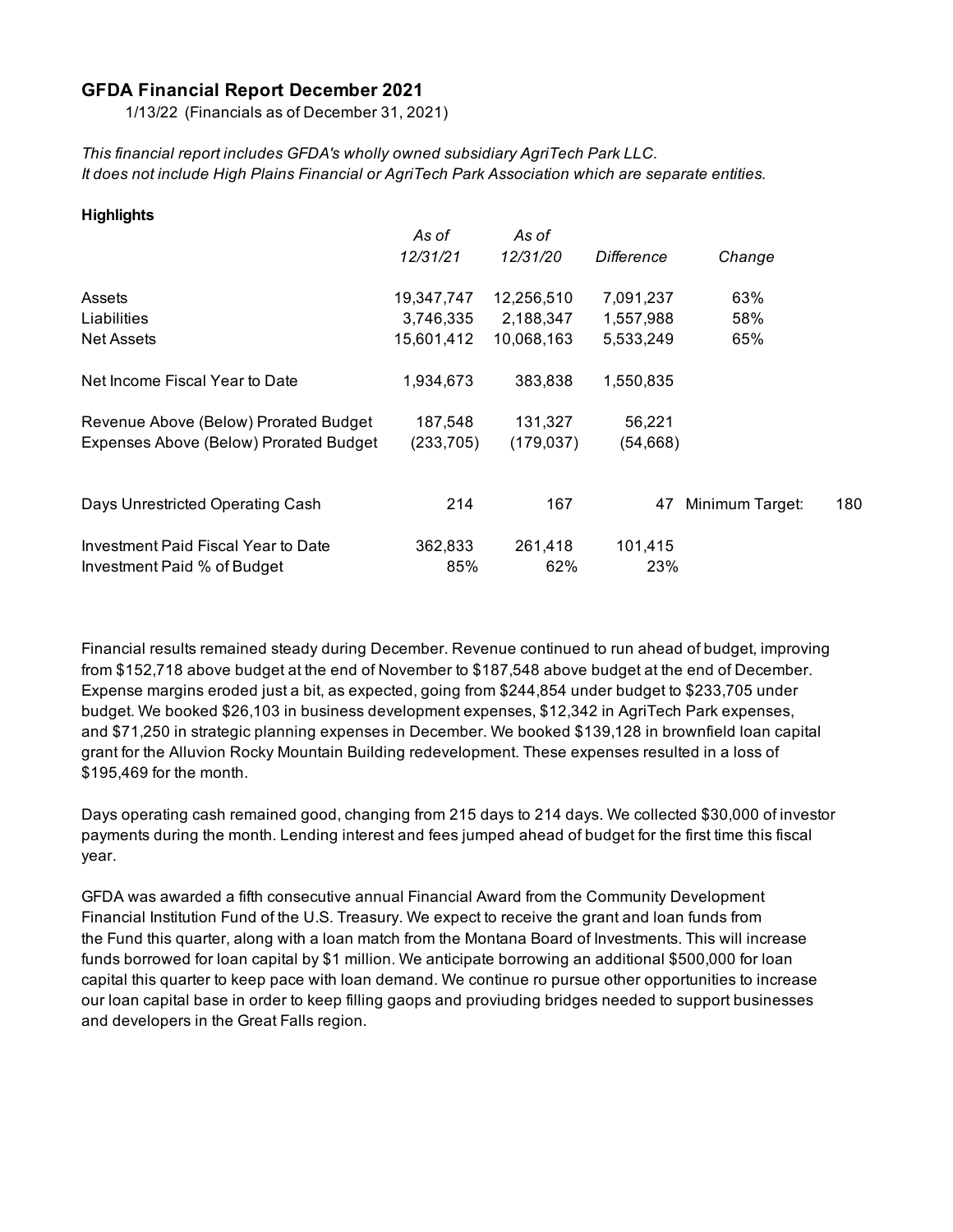#### **GFDA Balance Sheet December 31, 2021**

|                                                          | December 31      | June 30,         |  |
|----------------------------------------------------------|------------------|------------------|--|
|                                                          | 2021             | 2021             |  |
| <b>Current Assets</b>                                    |                  |                  |  |
| Cash and Cash Equivalents                                | \$<br>2,908,042  | \$<br>1,570,399  |  |
| Cash Restricted For Loans and Grants                     | 1,422,250        | 2,116,563        |  |
| <b>Accounts Receivable</b>                               | 183,174          | 103,246          |  |
| <b>Accrued Interest Receivable</b>                       | 158,679          | 71,595           |  |
| Due from High Plains Financial                           | 4,060            | 733              |  |
| Current Portion of Loans Receivable (Net of Allowance    |                  |                  |  |
| for Doubtful Loans of \$56,538)                          | 3,080,606        | 2,820,338        |  |
|                                                          |                  |                  |  |
| <b>Total Current Assets</b>                              | 7,756,810        | 6,682,874        |  |
| AgriTech TIF Receivable - Long-Term Assets               | 110,841          | 110,841          |  |
| Lease Right-of-Use                                       | 893,655          | 913,688          |  |
| Office Furniture and Equipment - Net                     | 58,712           | 66,104           |  |
| Noncurrent Portion of Loans Receivable (Net of Allowance |                  |                  |  |
| for Doubtful Loans of \$1,052,837)                       | 10,527,728       | 8,648,273        |  |
|                                                          |                  |                  |  |
| <b>Total Assets</b>                                      | \$<br>19,347,747 | \$<br>16,421,780 |  |
|                                                          |                  |                  |  |
| <b>Current Liabilities</b>                               |                  |                  |  |
| <b>Accounts Payable</b>                                  | \$<br>96,535     | \$<br>12,819     |  |
| <b>Accrued Liabilities</b>                               | 139,130          | 119,910          |  |
| Current Portion of Notes Payable                         | 131,119          | 146,878          |  |
| Lease-Portage Building                                   | 40,823           | 40,317           |  |
| <b>Deferred Grant Revenues</b>                           | 0                | 0                |  |
| Funds Held in Trust                                      | 14,618           | 14,140           |  |
|                                                          |                  |                  |  |
| <b>Total Current Liabilities</b>                         | 422,225          | 334,064          |  |
| Noncurrent Notes Payable                                 |                  |                  |  |
| MDOC - Microloan Note Payable                            | 500,000          | 500,000          |  |
| Enterprise Fund - CDFI 2020FA                            | 280,975          | 280,975          |  |
| MBOI-IRP-CDFI Match Ioan                                 | 280,975          | 280,975          |  |
| USDA-IRP                                                 | 316,592          | 344,980          |  |
| MBOI-IRP                                                 | 80,856           | 83,816           |  |
| Cnote Group, Inc.                                        | 1,001,276        | 0                |  |
| Lease-Portage Building                                   | 855,635          | 876,178          |  |
| First Interstate Bank Loan-#628                          | 7,800            | 54,052           |  |
| <b>Total Noncurrent Liabilities</b>                      | 3,324,110        | 2,420,977        |  |
| <b>Total Liabilities</b>                                 | 3,746,335        | 2,755,041        |  |
| <b>Net Assets</b>                                        |                  |                  |  |
| Beginning of Year                                        | 13,666,739       | 9,682,329        |  |
| Increase (Decrease) in Net Assets - Current Year         | 1,934,673        | 3,984,410        |  |
| <b>Total Net Assets</b>                                  | 15,601,412       | 13,666,739       |  |
| <b>Total Liabilities and Net Assets</b>                  | \$<br>19,347,747 | \$<br>16,421,780 |  |
|                                                          |                  |                  |  |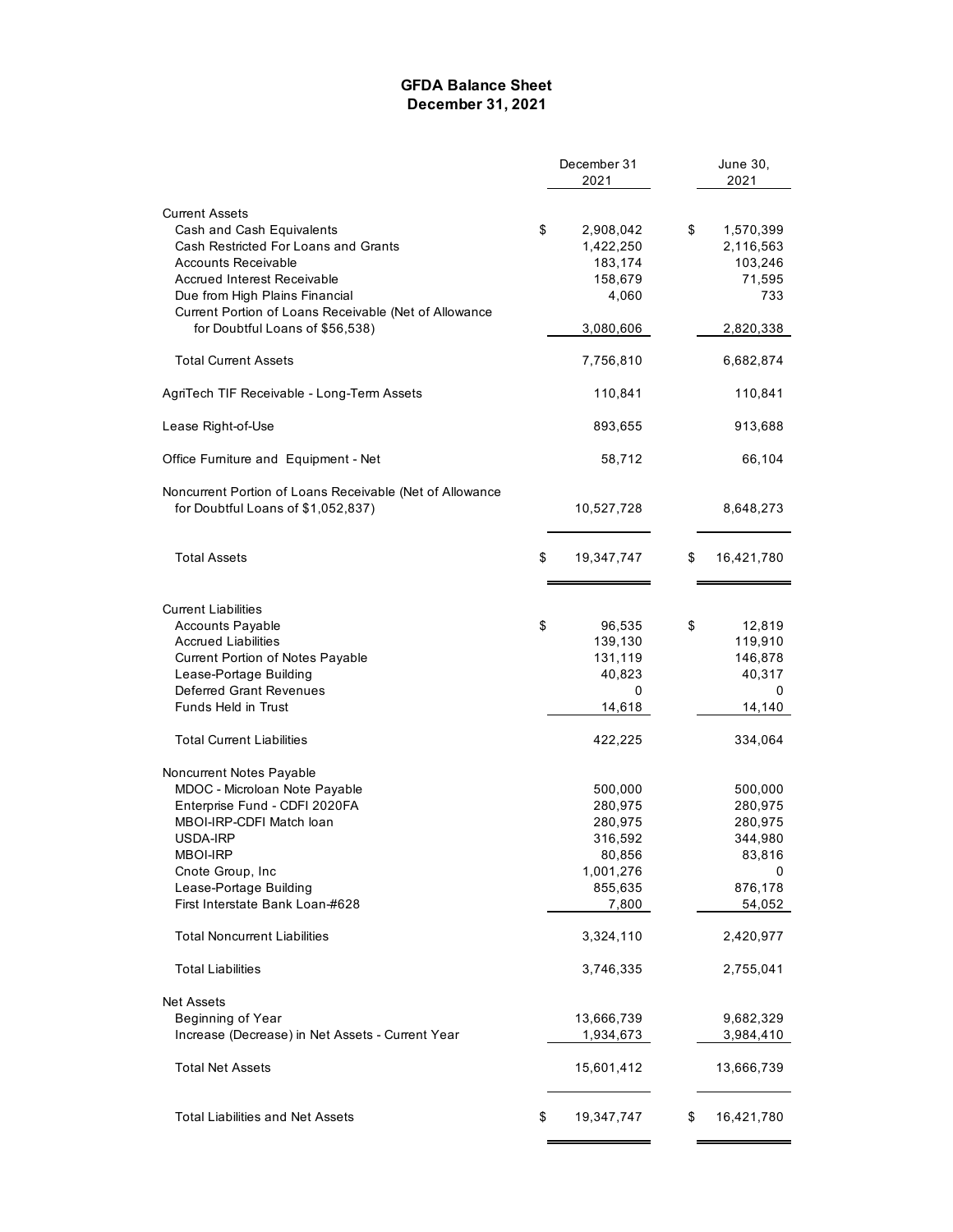## **GFDA INCOME/EXPENSE December 31, 2021**

|                                 |         |            |               | % of               |           |               |
|---------------------------------|---------|------------|---------------|--------------------|-----------|---------------|
| 6                               |         | FY Total   |               | <b>Budget</b>      |           | Over          |
|                                 | Dec     | Through    | FY 2022       | <b>Fiscal Year</b> | FY 2022   | (Under)       |
|                                 | 2021    | 12/31/2021 | <b>Budget</b> | to Date            | Prorated  | <b>Budget</b> |
| <b>REVENUE</b>                  |         |            |               |                    |           |               |
| Investment                      | 30,000  | 362,833    | 425,000       | 85%                | 212,500   | 150,333       |
| <b>GENERATED REVENUE</b>        |         |            |               |                    |           |               |
| AgriTech Park                   | 0       | 0          | 0             | #DIV/0!            | 0         | 0             |
| AgriTech Park TIF Reimbursement | 0       | 0          | 514,137       | 0%                 | 0         | 0             |
| <b>BID</b>                      | 2,917   | 17,500     | 35,000        | 50%                | 17,500    | (0)           |
| FADC, PTAC & SBDC               |         |            |               |                    |           |               |
| Food & Ag Development Center    | 5,963   | 35,776     | 65,000        | 55%                | 32,500    | 3,276         |
| Procurement Tech Assistance     | 6,177   | 36,865     | 77,000        | 48%                | 38,500    | (1,635)       |
| Small Business Dev Center       | 7,934   | 61,733     | 129,117       | 48%                | 64,559    | (2,825)       |
| <b>SBDC COVID</b>               | 7,609   | 63,581     | 35,000        | 182%               | 42,000    | 21,581        |
| SBDC Program Income             | 840     | 1,065      | 5,000         | 21%                | 2,500     | (1, 435)      |
| FADC, PTAC & SBDC Total         | 28,523  | 199,020    | 311,117       | 64%                | 180,059   | 18,961        |
| <b>HPF Management</b>           | 3,000   | 15,000     | 80,000        | 19%                | 40,000    | (25,000)      |
| Lending Interest & Fees         | 90,380  | 409,757    | 789,000       | 52%                | 394,500   | 15,257        |
| <b>Project Grants</b>           |         |            |               |                    |           |               |
| <b>Brownfield RLF</b>           | 0       | 0          | 0             | #DIV/0!            | 0         | 0             |
| <b>Brownfield Assess FY21</b>   | 6,009   | 50,278     | 100,000       | 50%                | 50,000    | 278           |
| EDA COVID RLF Admin             | 21,266  | 121,671    | 240,000       | 51%                | 120,000   | 1,671         |
| <b>CDFI Rapid Response</b>      | 0       | 192,000    | 192,000       | 100%               | 192,000   | 0             |
| <b>Project Grants Total</b>     | 27,275  | 363,949    | 532,000       | 68%                | 362,000   | 1,949         |
| <b>Client Grant Management</b>  | 0       | 0          | 0             | #DIV/0!            | 0         | 0             |
| <b>Events and Miscellaneous</b> | 7,244   | 23,548     | 0             | #DIV/0!            | 0         | 23,548        |
| Sponsorship                     | 0       | 5,000      | 5,000         | 100%               | 2,500     | 2,500         |
| <b>Generated Revenue Total</b>  | 159,339 | 1,033,774  | 2,266,254     | 46%                | 996,559   | 37,215        |
| Loan Capital Grants             |         |            |               |                    |           |               |
| EDA COVID RLF                   | 0       | 902,460    | 902,550       | 100%               | 902,460   | 0             |
| <b>Brownfield RLF</b>           | 0       | 0          | 0             | #DIV/0!            | 0         | 0             |
| <b>CDFI Rapid Response</b>      | 0       | 1,088,000  | 1,088,000     | 100%               | 1,088,000 | 0             |
| Loan Capital Grants Total       | 0       | 1,990,460  | 1,990,550     | 100%               | 1,990,460 | $\Omega$      |
| <b>Total Revenue</b>            | 189,339 | 3,387,067  | 4,681,804     | 72%                | 3,199,519 | 187,548       |
| <b>EXPENSE</b>                  |         |            |               |                    |           |               |
| Staff                           |         |            |               |                    |           |               |
| Salaries and Wages              | 88,789  | 538,681    | 1,213,758     | 44%                | 606,879   | (68, 198)     |
| Payroll Expenses & Benefits     | 21,969  | 147,342    | 355,288       | 41%                | 177,644   | (30, 302)     |
| Professional Development        | 9,990   | 33,497     | 49,350        | 68%                | 24,675    | 8,822         |
|                                 | 120,748 | 719,520    | 1,618,396     | 44%                | 809,198   | (89, 678)     |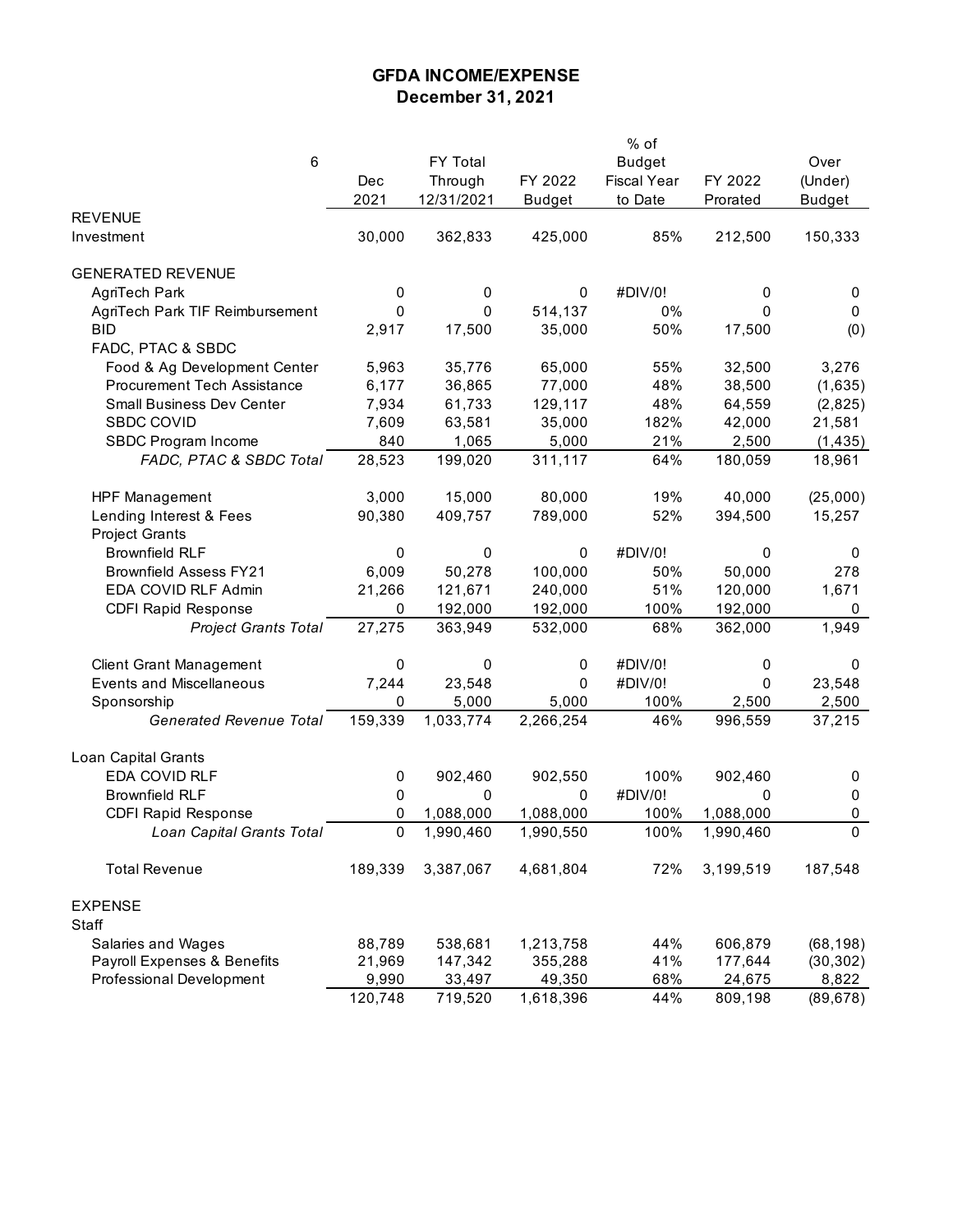## **GFDA INCOME/EXPENSE December 31, 2021**

|                                           |             | FY Total    |               | % of Budget        |          | Over          |
|-------------------------------------------|-------------|-------------|---------------|--------------------|----------|---------------|
|                                           | Dec         | Through     | FY 2022       | <b>Fiscal Year</b> | FY 2022  | (Under)       |
|                                           | 2021        | 12/31/2021  | <b>Budget</b> | to Date            | Prorated | <b>Budget</b> |
| Operations                                |             |             |               |                    |          |               |
| Auto                                      | 899         | 5,395       | 11,124        | 48%                | 5,562    | (167)         |
| Communication                             | 1,521       | 9,936       | 22,000        | 45%                | 11,000   | (1,064)       |
| Depreciation                              | 2,573       | 15,624      | 28,840        | 54%                | 14,420   | 1,204         |
| Fundraising                               | 49          | 232         | 3,605         | $6\%$              | 1,803    | (1, 570)      |
| Insurance                                 | 0           | 18,619      | 19,570        | 95%                | 9,785    | 8,834         |
| Meetings & Events                         | $\mathbf 0$ | 4,671       | 15,965        | 29%                | 7,983    | (3, 312)      |
| Office                                    | 4,104       | 24,030      | 75,190        | 32%                | 37,595   | (13, 565)     |
| <b>Operating Debt Interest &amp; Fees</b> | 2,390       | 14,784      | 18,540        | 80%                | 9,270    | 5,514         |
| <b>Professional Fees</b>                  | 0           | 28,347      | 71,200        | 40%                | 35,600   | (7, 253)      |
| Supplies, Computing & Copying             | 3,150       | 12,972      | 35,200        | 37%                | 17,600   | (4,628)       |
| <b>Miscellaneous</b>                      | 1,414       | 12,135      | 17,500        | 69%                | 8,750    | 3,385         |
|                                           | 16,101      | 146,746     | 318,734       | 46%                | 159,367  | (12, 621)     |
| <b>Business Development</b>               |             |             |               |                    |          |               |
| Marketing                                 |             |             |               |                    |          |               |
| <b>GFDA Events</b>                        | $\pmb{0}$   | 600         | 18,000        | 3%                 | 9,000    | (8,400)       |
| Conf & Trade Show Registrations           | 0           | 2,415       | 25,000        | 10%                | 12,500   | (10, 085)     |
| Advertising                               | 79          | 2,220       | 12,000        | 19%                | 6,000    | (3,780)       |
| <b>Marketing Materials</b>                | 0           | 2,870       | 25,000        | 11%                | 12,500   | (9,630)       |
|                                           | 79          | 8,105       | 80,000        | 10%                | 40,000   | (31, 895)     |
| Partnerships/Memberships                  |             |             |               |                    |          |               |
| Membership & Dues                         | 13,263      | 18,557      | 24,000        | 77%                | 12,000   | 6,557         |
| Partnerships                              | 0           | 7,500       | 9,500         | 79%                | 4,750    | 2,750         |
| Women's Business Center                   | $\pmb{0}$   | 0           | 13,552        | 0%                 | 6,776    | (6, 776)      |
| <b>Entrepreneur Mentor Network</b>        | $\mathbf 0$ | $\mathbf 0$ | 5,000         | 0%                 | 2,500    | (2,500)       |
| <b>Online System Subscriptions</b>        | 5,010       | 31,114      | 45,000        | 69%                | 22,500   | 8,614         |
|                                           | 18,274      | 57,172      | 97,052        | 59%                | 48,526   | 8,646         |
| <b>Professional Fees</b>                  |             |             |               |                    |          |               |
| <b>Content Providers</b>                  | $\pmb{0}$   | $\pmb{0}$   | 20,000        | 0%                 | 10,000   | (10,000)      |
| <b>Client Sevices</b>                     | $\pmb{0}$   | 3,720       | $\pmb{0}$     | #DIV/0!            | 0        | $\mathbf 0$   |
| Photography & Videography                 | 0           | 17,051      | 25,000        | 68%                | 12,500   | 4,551         |
| Web & Graphic Design                      | 1,914       | 8,054       | 40,000        | 20%                | 20,000   | (11, 946)     |
| <b>Lead Generation</b>                    | 1,850       | 41,503      | 110,000       | 38%                | 55,000   | (13, 497)     |
|                                           | 3,764       | 70,328      | 195,000       | 36%                | 97,500   | (30, 892)     |
| <b>Publications</b>                       | 52          | 884         | 3,000         | 29%                | 1,500    | (616)         |
| Travel                                    | 3,680       | 16,947      | 50,000        | 34%                | 25,000   | (8,053)       |
| <b>Business Development Total</b>         | 25,848      | 153,435     | 425,052       | 36%                | 212,526  | (62, 811)     |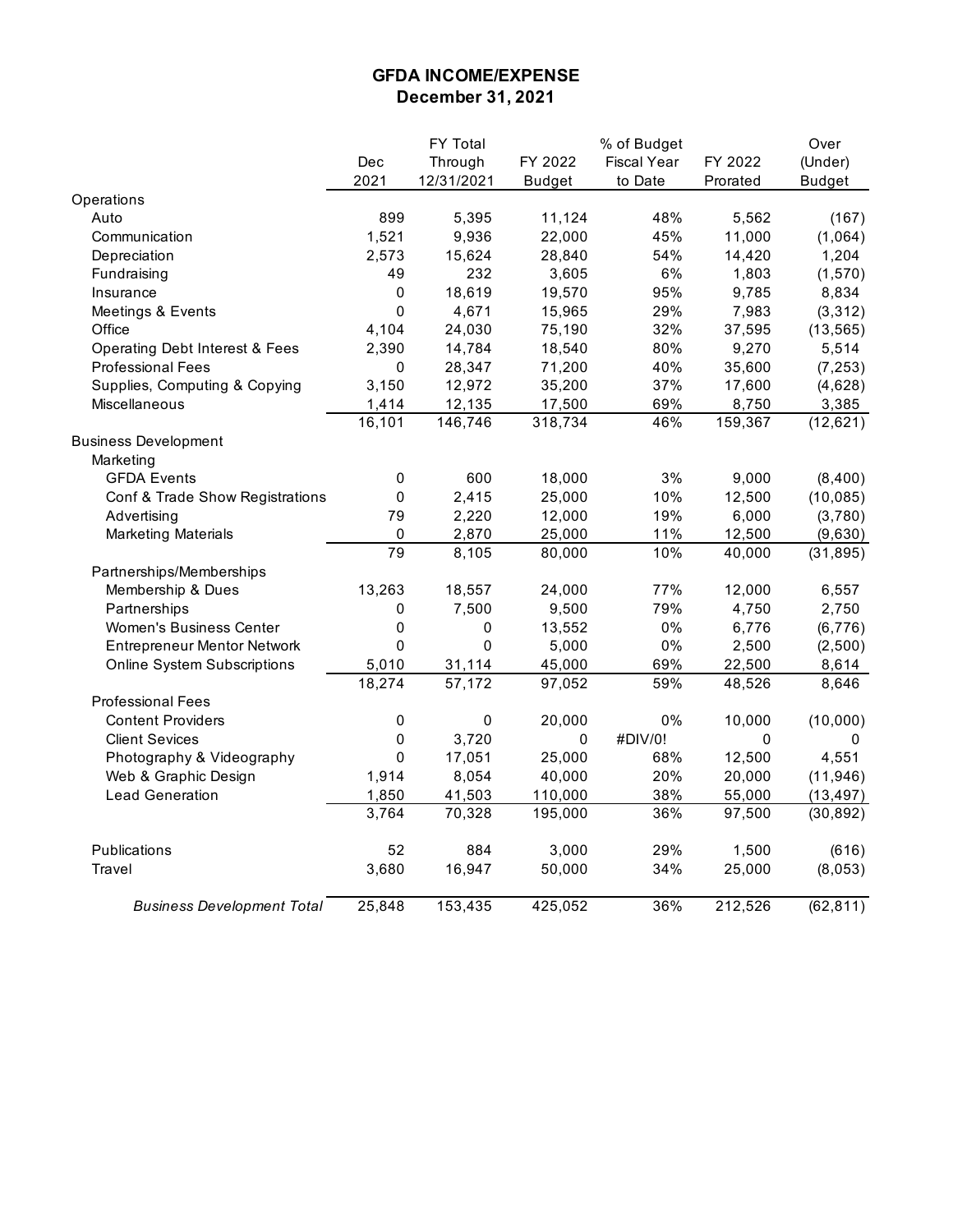## **GFDA INCOME/EXPENSE December 31, 2021**

|                                                                |                 | <b>FY Total</b>        |                          | % of Budget        |           | Over           |
|----------------------------------------------------------------|-----------------|------------------------|--------------------------|--------------------|-----------|----------------|
|                                                                | Dec             | Through                | FY 2022                  | <b>Fiscal Year</b> | FY 2022   | (Under)        |
|                                                                | 2021            | 12/31/2021             | <b>Budget</b>            | to Date            | Prorated  | <b>Budget</b>  |
| Lending                                                        |                 |                        |                          |                    |           |                |
| Allowance For Loan Losses                                      | 0               | 0                      | 200,000                  | 0%                 | 0         | 0              |
| Loan Capital Interest                                          | 3,288           | 18,630                 | 35,000                   | 53%                | 17,500    | 1,130          |
| <b>Brownfield Loan Capital Grants</b>                          | 139,128         | 147,855                | 188,000                  | 79%                | 147,855   | 0              |
| Professional Fees & Misc.                                      |                 |                        |                          |                    |           |                |
| Legal                                                          | 0               | 1,360                  | 12,000                   | 11%                | 6,000     | (4,640)        |
| Miscellaneous                                                  | 355             | 2,981                  | 6,000                    | 50%                | 3,000     | (19)           |
| Online Loan Application System                                 | 0               | 0                      | 7,000                    | 0%                 | 3,500     | (3,500)        |
| <b>Brownfield RLF Engineering</b>                              | 0               | 0                      | 0                        | #DIV/0!            | 0         | 0              |
| <b>CDFI FA Application</b>                                     | 0               | $\mathbf 0$            | 12,000                   | 0%                 | 6,000     | (6,000)        |
| <b>Update Lending Policies</b>                                 | 0               | 0                      | 15,000                   | 0%                 | 7,500     | (7,500)        |
|                                                                | 355             | 4,341                  | 52,000                   | 8%                 | 26,000    | (21, 659)      |
| <b>Lending Total</b>                                           | 142,771         | 170,826                | 475,000                  | 36%                | 191,355   | (20, 529)      |
| Projects                                                       |                 |                        |                          |                    |           |                |
| AgriTech Park                                                  |                 |                        |                          |                    |           |                |
| <b>TIF Reimbursement</b>                                       | 0               | 0                      | 514,137                  | 0%                 | 0         | 0              |
| <b>Property Taxes</b>                                          | 12,301          | 34,091                 | 55,165                   | 62%                | 27,583    | 6,509          |
| Interest on Powerline Loan                                     | 40              | 456                    | 1,700                    | 27%                | 850       | (394)          |
|                                                                | 0               | 12,011                 | 15,000                   | 80%                | 7,500     |                |
| Legal                                                          |                 |                        |                          |                    |           | 4,511          |
| Appraisal                                                      | 0               | 22,500                 | 21,000                   | 107%               | 10,500    | 12,000         |
| Engineering                                                    | 0               | 22,627                 | 10,000                   | 226%               | 5,000     | 17,627         |
| <b>AgriTech Park Total</b>                                     | 12,342          | 91,686                 | 617,002                  | 15%                | 51,433    | 40,253         |
| <b>Brownfield Assessment</b>                                   |                 |                        |                          |                    |           |                |
| 2020 Grant Engineering                                         | 4,919           | 44,287                 | 95,000                   | 47%                | 47,500    | (3, 213)       |
| <b>Grant Writing Consultant</b>                                | 0               | 0                      | 6,000                    | 0%                 | 3,000     | (3,000)        |
|                                                                | 4,919           | 44,287                 | 101,000                  | 0                  | 50,500    | (6, 213)       |
| <b>Strategic Planning</b>                                      |                 |                        |                          |                    |           |                |
| <b>Housing Market Assessment</b>                               | 26,250          | 35,000                 | 40,000                   | 88%                | 20,000    | 15,000         |
| <b>Childcare Market Assessment</b>                             | 0               | 7,800                  | 10,000                   | 78%                | 5,000     | 2,800          |
| Health/BioScience Strategy                                     | $\Omega$        | 25,000                 | $\mathbf{0}$             | #DIV/0!            | 0         | 0              |
| <b>Strategic Planning</b>                                      | 30,000          | 30,000                 | 125,000                  | 24%                | 62,500    | (32, 500)      |
|                                                                | 56,250          | 97,800                 | 175,000                  | 56%                | 87,500    | (14, 700)      |
| <b>Talent Attraction</b>                                       |                 |                        |                          |                    |           |                |
| <b>Marketing Materials</b>                                     | 404             | 808                    | 15,000                   | $5%$               | 7,500     | (6,692)        |
| Website                                                        | 0               | 800                    | 15,000                   | 5%                 | 7,500     | (6,700)        |
| Photography & Videography                                      | 0               | 0                      | 20,000                   | 0%                 | 10,000    | (10,000)       |
| Social Media Advertising                                       | 2,425           | 14,734                 | 36,000                   | 41%                | 18,000    | (3, 266)       |
|                                                                | 0               | 5,000                  | 10,000                   | 50%                | 5,000     |                |
| Livability Ads                                                 |                 |                        |                          |                    |           | 0<br>(21, 100) |
| Marketing/Social Media Firms                                   | 3,000           | 6,400<br>351           | 55,000                   | 12%                | 27,500    |                |
| Miscellaneous                                                  | 0               |                        | 40,000                   | 1%                 | 20,000    | (19, 649)      |
| <b>Talent Attraction Total</b>                                 | 5,829           | 28,094                 | 191,000                  | 15%                | 95,500    | (67, 406)      |
| Projects Total                                                 | 79,340          | 261,867                | 1,084,002                | 24%                | 284,933   | (48,066)       |
| <b>Total Expense</b>                                           | 384,808         | 1,452,394              | 3,921,184                | 37%                | 1,657,379 | (233, 705)     |
| Net Income                                                     | (195, 469)      | 1,934,673              | 760,620                  | 254%               | 1,542,140 | 421,253        |
| Less Loan Capital Grants<br><b>Operating Surplus (Deficit)</b> | 0<br>(195, 469) | 1,990,460<br>(55, 787) | 1,990,550<br>(1,229,930) |                    |           |                |